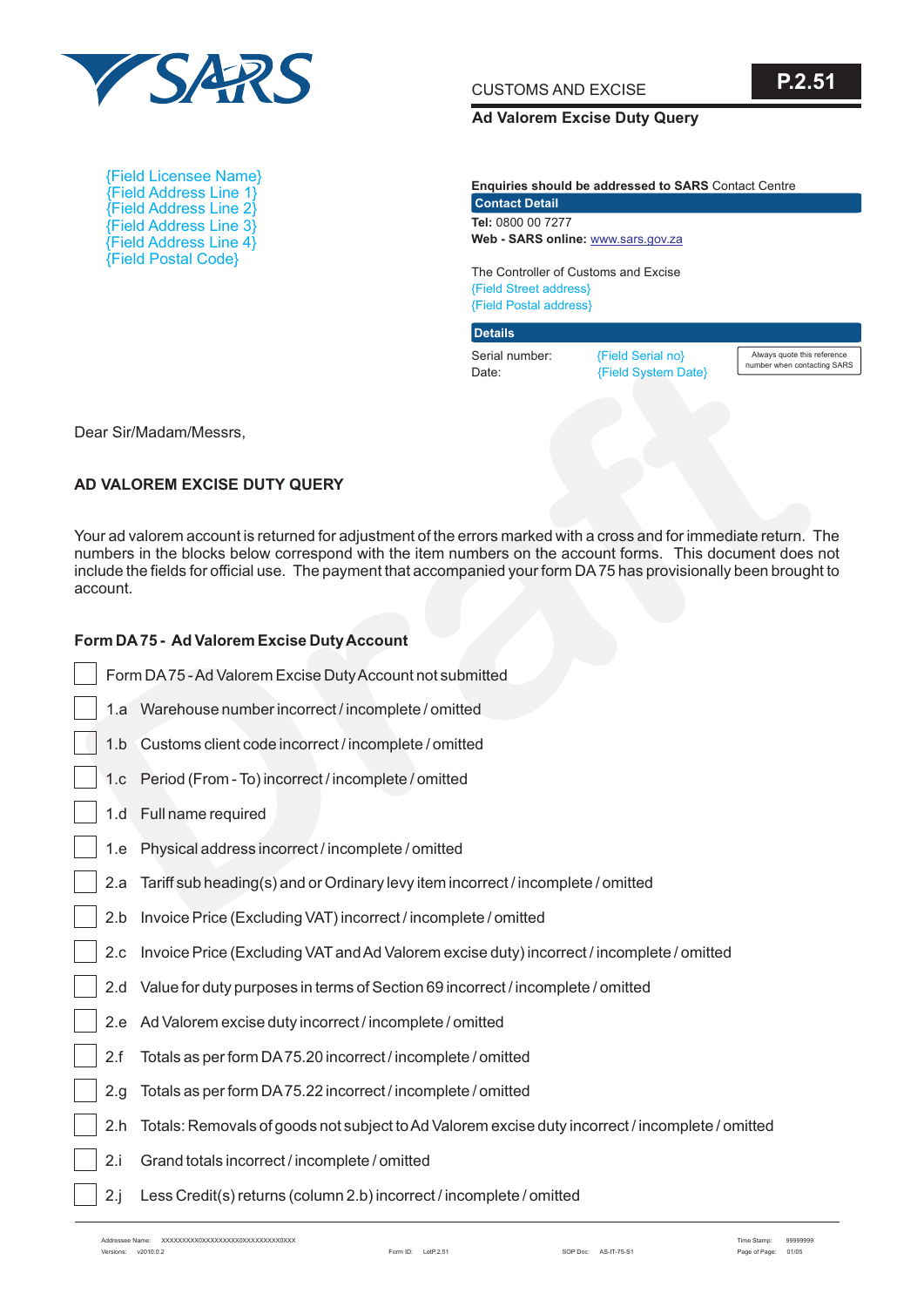| 2.1 | Less credit(s) returns (column 2.c) incorrect / incomplete / omitted                            |
|-----|-------------------------------------------------------------------------------------------------|
| 2.1 | Less credit(s) returns (column 2.d) incorrect / incomplete / omitted                            |
| 2.1 | Less credit(s) returns (column 2.e) incorrect / incomplete / omitted                            |
| 2.k | Less Ad Valorem excise duty already paid as per form DA75.24 incorrect / incomplete / omitted   |
| 2   | Less amount overpaid on previous accounts as per form DA75.30 incorrect / incomplete / omitted  |
| 2.m | Plus amount underpaid on previous accounts as per form DA75.30 incorrect / incomplete / omitted |
| 2.n | Total amount payable incorrect / incomplete / omitted                                           |
| 3.  | Declaration incomplete (to be completed by appropriate official in the company)                 |

## **Form DA 75.20 - Schedule of excisable goods removed under rebate of duty in terms of items of Part 2 of Schedule No. 6**

| 4.II | Total amount payable incorrect/incomplete/ornited                                                                         |
|------|---------------------------------------------------------------------------------------------------------------------------|
| 3.   | Declaration incomplete (to be completed by appropriate official in the company)                                           |
|      | Form DA 75.20 - Schedule of excisable goods removed under rebate of duty in terms of items of Part 2<br>of Schedule No. 6 |
|      | Form DA75.20 not submitted                                                                                                |
| 1.a  | Warehouse number incorrect / incomplete / omitted                                                                         |
| 1.b  | Customs client code incorrect / incomplete / omitted                                                                      |
| 1.c  | Period incorrect / incomplete / omitted                                                                                   |
| 2.a  | SAD form incorrect / incomplete / omitted                                                                                 |
| 2.a  | Local suppliers invoice incorrect / incomplete / omitted                                                                  |
| 2.a  | Certificate number(s) incorrect / incomplete / omitted                                                                    |
| 2.a  | SAD form date incorrect / incomplete / omitted                                                                            |
| 2.a  | Local Suppliers Invoice date incorrect / incomplete / omitted                                                             |
| 2.a  | Certificate number(s) date incorrect / incomplete / omitted                                                               |
| 2.b  | Tariff sub-heading(s) incorrect / incomplete / omitted                                                                    |
| 2.c  | Rebate Item(s) incorrect / incomplete / omitted                                                                           |
| 2.d  | Port / Place of entry incorrect / incomplete / omitted                                                                    |
| 2.e  | Received from VS incorrect / incomplete / omitted                                                                         |
| 2.f  | Quantity removed not completed                                                                                            |
| 2.g  | Invoice Price (Excluding VAT and Ad Valorem Excise duty) incorrect / incomplete / omitted                                 |
| 2.h  | Total incorrect / incomplete / omitted                                                                                    |
|      |                                                                                                                           |

# **Form DA75.22 - Schedule of Excisable goods removed in bond in term of Section 18**

Form DA75.22 not submitted

1.a Warehouse number incorrect / incomplete / omitted

1.b Customs Client code incorrect / incomplete / omitted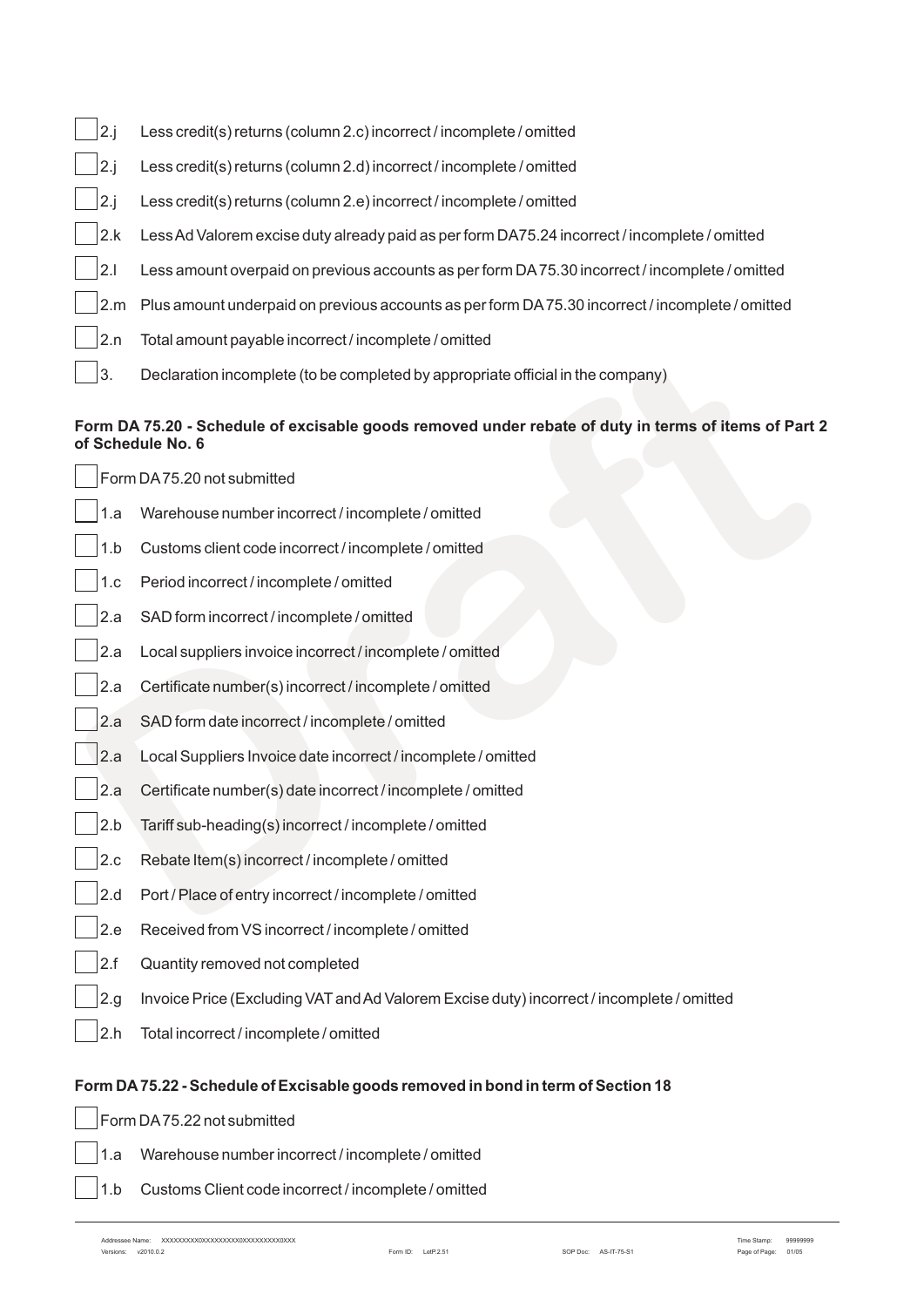| 1.c   | Period incorrect / incomplete / omitted                              |
|-------|----------------------------------------------------------------------|
| 2.a   | Declaration information incorrect / incomplete / omitted             |
| (i)   | Serial number(s) of Delivery note(s)                                 |
| (ii)  | Serial number(s) of Invoice(s)                                       |
| (iii) | Serial number(s) of Delivery note(s) date                            |
| (iii) | Serial number(s) of Invoice(s) date                                  |
| 2.b   | Removal(s) to warehouse information incorrect / incomplete / omitted |
| (i)   | Warehouse number(s) incorrect / incomplete / omitted                 |
| (ii)  | Client name incorrect / incomplete / omitted                         |
| (iii) | Tariff sub-heading(s) incorrect / incomplete / omitted               |
| 2.c   | Total incorrect / omitted                                            |
|       |                                                                      |

### **Form DA 75.24 - Schedule of goods in respect of which duty has already been paid in terms of items 534.00 or 632.02, respectively, of Schedule No. 5 and 6 of the Customs and Excise Act, 1964.**

| $\mathsf{Z}.\mathsf{D}$ | Removalls) to warehouse imomiation incorrect/incomplete/omitted                                                                                                                                    |
|-------------------------|----------------------------------------------------------------------------------------------------------------------------------------------------------------------------------------------------|
| (i)                     | Warehouse number(s) incorrect / incomplete / omitted                                                                                                                                               |
| (ii)                    | Client name incorrect / incomplete / omitted                                                                                                                                                       |
| (iii)                   | Tariff sub-heading(s) incorrect / incomplete / omitted                                                                                                                                             |
| 2.c                     | Total incorrect / omitted                                                                                                                                                                          |
|                         | Form DA 75.24 - Schedule of goods in respect of which duty has already been paid in terms of items 534.00<br>or 632.02, respectively, of Schedule No. 5 and 6 of the Customs and Excise Act, 1964. |
|                         | Form DA75.24 not submitted                                                                                                                                                                         |
| 1.a                     | Warehouse number incorrect / incomplete / omitted                                                                                                                                                  |
| 1.b                     | Customs client code incorrect / incomplete / omitted                                                                                                                                               |
| 1.c                     | Period incorrect / incomplete / omitted                                                                                                                                                            |
| 2.a                     | Declaration information incorrect / incomplete / omitted                                                                                                                                           |
|                         | SAD form date                                                                                                                                                                                      |
|                         | Local suppliers invoice number(s) Date                                                                                                                                                             |
| 2.b                     | Tariff sub-heading(s) of goods used in the manufacturing process incorrect / incomplete / omitted                                                                                                  |
| 2.c                     | Port / Place of entry incorrect / incomplete / omitted                                                                                                                                             |
| 2.d                     | Invoice value of goods used in the manufacture incorrect / incomplete / omitted                                                                                                                    |
| 2.e                     | Quantity of goods used incorrect / incomplete / omitted                                                                                                                                            |
| 2.f                     | Tariff sub-heading(s) of final excisable goods manufactured incorrect / incomplete / omitted                                                                                                       |
| 2.g                     | Ad Valorem excise duty deductible in respect of goods used in the manufacture incorrect / incomplete /<br>omitted                                                                                  |
| 2.h                     | Total incorrect / incomplete / omitted                                                                                                                                                             |
|                         |                                                                                                                                                                                                    |

#### **Form DA 75.30 - Statement in respect of over and / or under - payments on previous accounts in terms of Section 77 of the Customs and Excise Act, 1964.**

Form DA75.30 not submitted

1.a Warehouse number incorrect / incomplete / omitted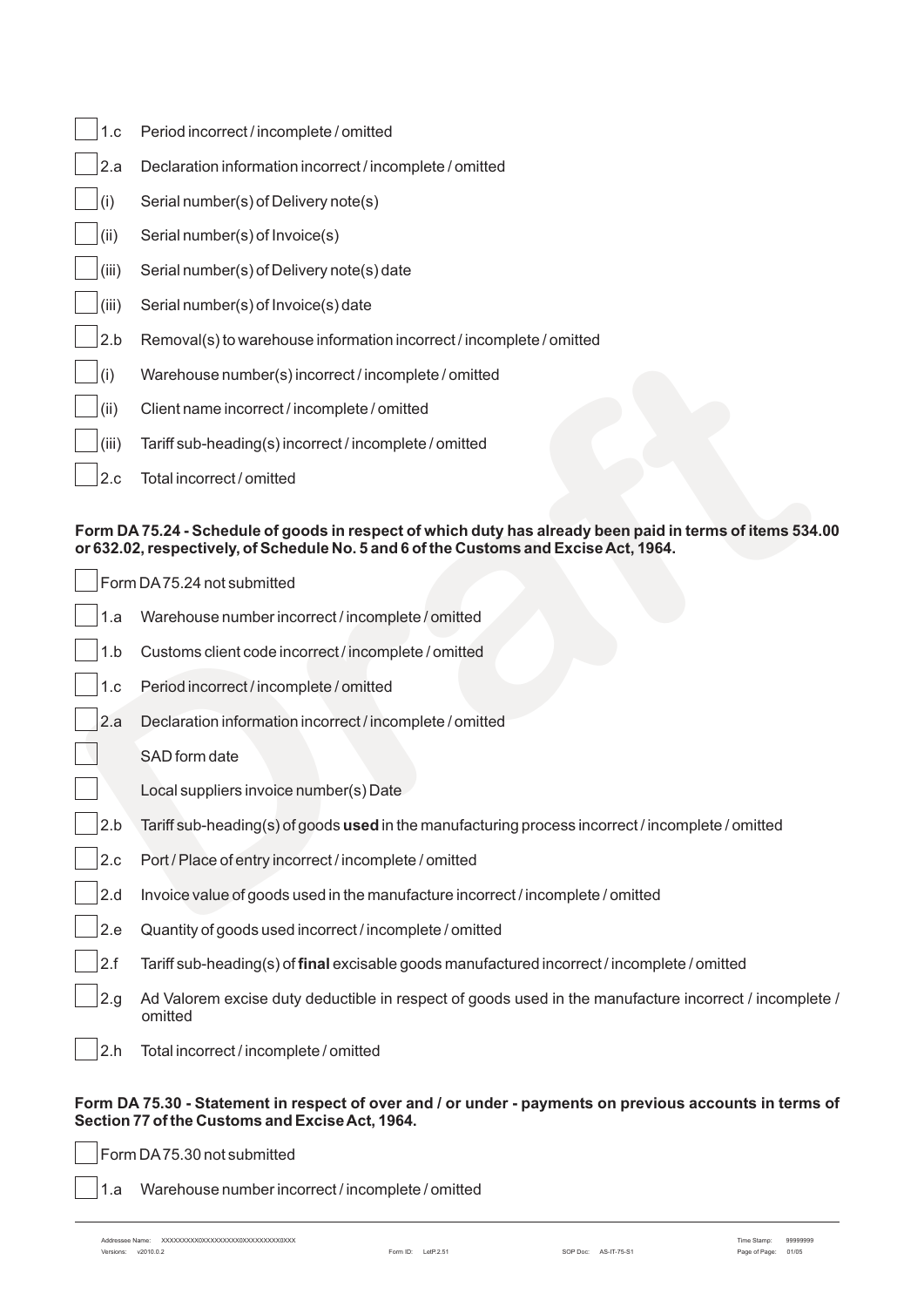|                                                                                                                                                                                                                                               | 1.b  | Customs client code incorrect / incomplete / omitted                                                             |  |
|-----------------------------------------------------------------------------------------------------------------------------------------------------------------------------------------------------------------------------------------------|------|------------------------------------------------------------------------------------------------------------------|--|
|                                                                                                                                                                                                                                               | 1.c  | Period incorrect / incomplete / omitted                                                                          |  |
|                                                                                                                                                                                                                                               | 2.a  | Particulars of over and/or under payment(s) incorrect / incomplete / omitted                                     |  |
|                                                                                                                                                                                                                                               | (i)  | Previous form DA75 account number(s) incorrect / omitted                                                         |  |
|                                                                                                                                                                                                                                               | (ii) | Date of previous form DA75 account number(s) incorrect / omitted                                                 |  |
|                                                                                                                                                                                                                                               | 2.b  | Tariff sub-heading(s) from which the over and / or under payment(s) occur is incorrect / incomplete /<br>omitted |  |
|                                                                                                                                                                                                                                               | 2.c  | Amount overpaid incorrect / omitted                                                                              |  |
|                                                                                                                                                                                                                                               | 2.d  | Amount underpaid incorrect / omitted                                                                             |  |
|                                                                                                                                                                                                                                               | 2.e  | Total overpaid incorrect / incomplete / omitted                                                                  |  |
|                                                                                                                                                                                                                                               | 2.e  | Total underpaid incorrect / incomplete / omitted                                                                 |  |
|                                                                                                                                                                                                                                               | 3.   | Reason(s) for over and / or underpayment(s) incorrect / incomplete / omitted                                     |  |
|                                                                                                                                                                                                                                               |      | Signature omitted                                                                                                |  |
|                                                                                                                                                                                                                                               |      | Date incorrect / incomplete / omitted                                                                            |  |
| Form DA 75.32 - Schedule in respect of ordinary levy on excisible goods supplied to any body, authority,<br>institution or person specified in item 196.10 (ordinary levy) of Part 8 of Schedule No 1 to the Customs and<br>Excise Act, 1964. |      |                                                                                                                  |  |
|                                                                                                                                                                                                                                               |      | Form DA75.32 not submitted                                                                                       |  |
|                                                                                                                                                                                                                                               | 1.a  | Warehouse number incorrect / incomplete / omitted                                                                |  |
|                                                                                                                                                                                                                                               | 1.b  | Customs client code incorrect / incomplete / omitted                                                             |  |
|                                                                                                                                                                                                                                               | 1.c  | Period incorrect / incomplete / omitted                                                                          |  |
|                                                                                                                                                                                                                                               | 2.a  | Country of destination incorrect / incomplete / omitted                                                          |  |
|                                                                                                                                                                                                                                               | 2.b  | Tariff sub-heading(s) incorrect / incomplete / omitted                                                           |  |
|                                                                                                                                                                                                                                               | 2.c  | Invoice number(s) incomplete                                                                                     |  |
|                                                                                                                                                                                                                                               | 2.d  | Total invoice price incorrect / incomplete / omitted                                                             |  |

#### **Form DA 75.32 - Schedule in respect of ordinary levy on excisible goods supplied to any body, authority, institution or person specified in item 196.10 (ordinary levy) of Part 8 of Schedule No 1 to the Customs and Excise Act, 1964.**

|      | Form DA75.32 not submitted                                                       |  |  |  |
|------|----------------------------------------------------------------------------------|--|--|--|
| 1.a  | Warehouse number incorrect / incomplete / omitted                                |  |  |  |
| 1.b  | Customs client code incorrect / incomplete / omitted                             |  |  |  |
| 1.c  | Period incorrect / incomplete / omitted                                          |  |  |  |
| 2.a  | Country of destination incorrect / incomplete / omitted                          |  |  |  |
| 2.b  | Tariff sub-heading(s) incorrect / incomplete / omitted                           |  |  |  |
| 2.c  | Invoice number(s) incomplete                                                     |  |  |  |
| 2.d  | Total invoice price incorrect / incomplete / omitted                             |  |  |  |
| 2.e  | Total value for Ad Valorem excise duty purposes incorrect / incomplete / omitted |  |  |  |
| 2.f  | Ordinary levy amount incorrect / incomplete / omitted                            |  |  |  |
| 2.g. | Total ordinary levy incorrect / incomplete / omitted                             |  |  |  |
| 2.h  | Signature omitted                                                                |  |  |  |
|      | Date incorrect / incomplete / omitted                                            |  |  |  |
|      |                                                                                  |  |  |  |

## **Form DA 75.33 - Schedule for Ad Valorem excise duty in respect of motor vehicles manufactured and removed from licensed premises**

Form DA75.33 not submitted